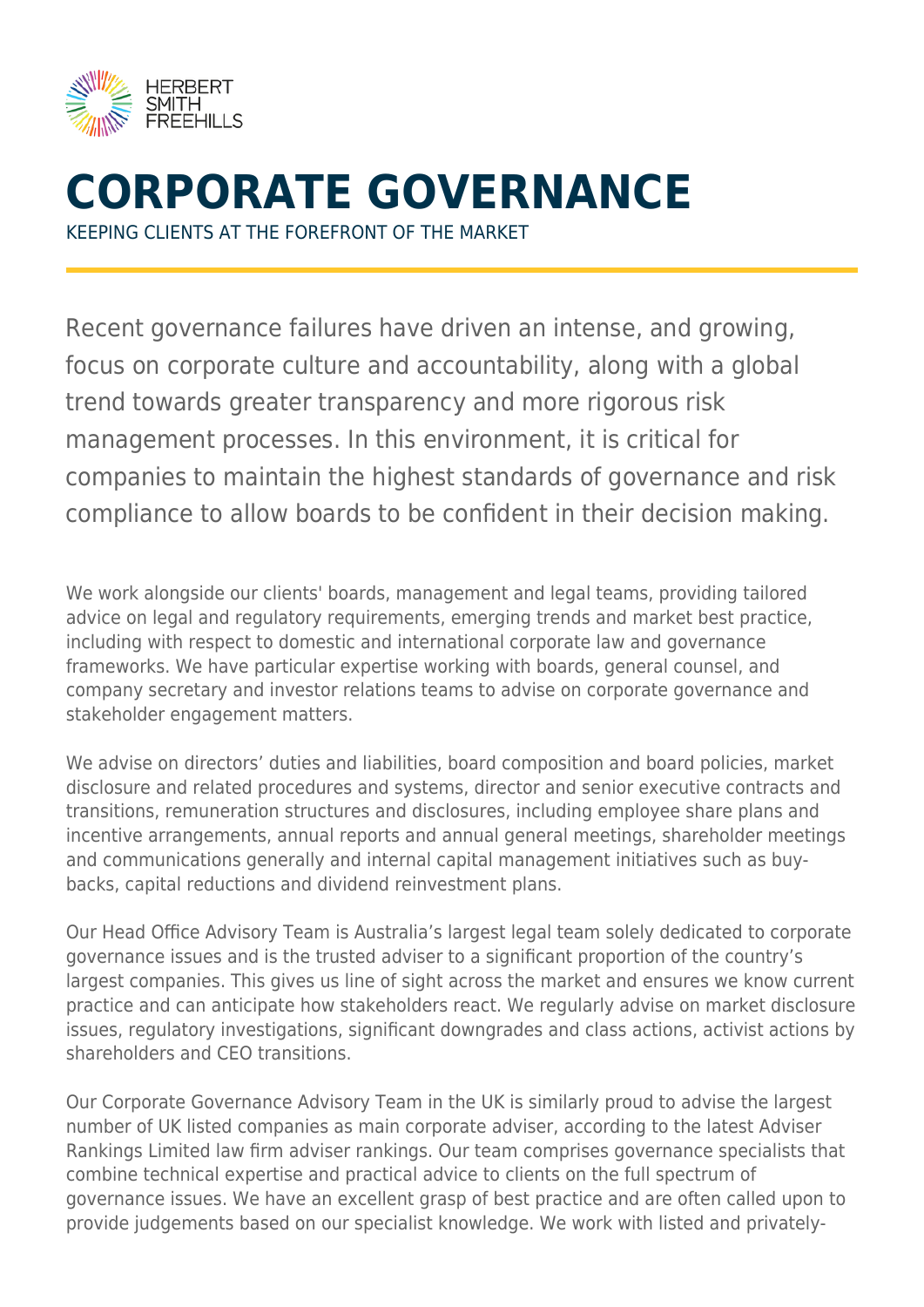held companies to provide a full range of governance advice and expertise including on UK listing regime and disclosure issues, corporate reporting requirements, the UK Corporate Governance Code, company meetings and directors' duties.

[Remuneration and incentives](https://www.herbertsmithfreehills.com/our-expertise/services/remuneration-and-incentives)

[ESG, Sustainability and Responsible Business](https://www.herbertsmithfreehills.com/our-expertise/services/esg-sustainability-and-responsible-business)

## **RECENT EXPERIENCE**

#### **KIN AND CARTA PLC**

Kin and Carta plc on its accreditation as the first ever certified B Corporation listed on the London Stock Exchange.

Kin + Carta has joined only 16 other publicly traded B Corps globally and is one of 4,000 certified B Corps worldwide.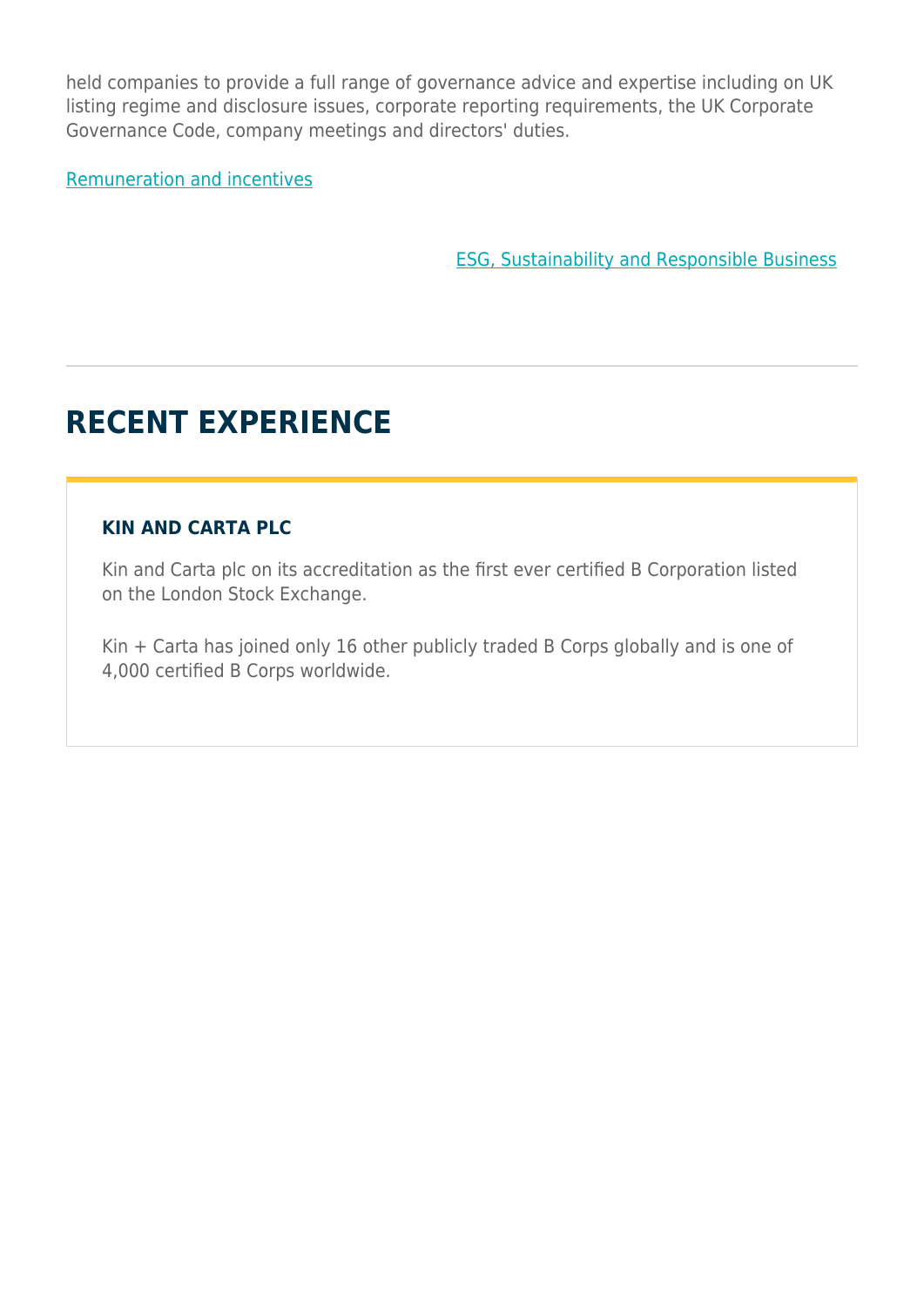#### **RECENT MARKET LEADING WORK**

Our Australian team has recently advised on the governance and disclosure impacts of COVID-19, numerous companies investigated by ASIC's Corporate Governance Taskforce, handled the governance, incentives and remuneration aspects of the Wesfarmers / Coles demerger (Australia's largest demerger), the Healthscope and Propertylink takeovers, Santos' takeover of Quadrant and defended Bellamy's Australia in termination benefits litigation brought against them by their former CEO.

Our UK team has regularly advised a number of FTSE 350 companies on the full spectrum of corporate governance issues, including in relation to board changes, company meetings, corporate disclosures and reporting and remuneration and incentives issues. We have particular experience in corporate-governance practices in the financial services sector. We advised the independent reviewers of two of the most high-profile UK reviews into governance practices in the financial services sector, being the Kelly Review (An Independent Review of The Co-operative Bank) and the Salz Review (Review of Barclays' Business Practices).

#### **MARKET RECOGNITION**

Tier 1 Corporate Governance Legal 500 UK 2021

2019 Commercial Team of Year Australia (Australian Law Awards)

2018 Commercial Team of Year Australia (Australian Law Awards)

#### **AUSTRALIAN-LISTED COMPANIES**

Our Australian team advises 60% of ASX 20 companies on corporate governance issues and over 30% of ASX 100 companies and has an unparalleled reputation in the area.

We estimate that in 2018-19, we were principal governance adviser to 32 of the ASX100.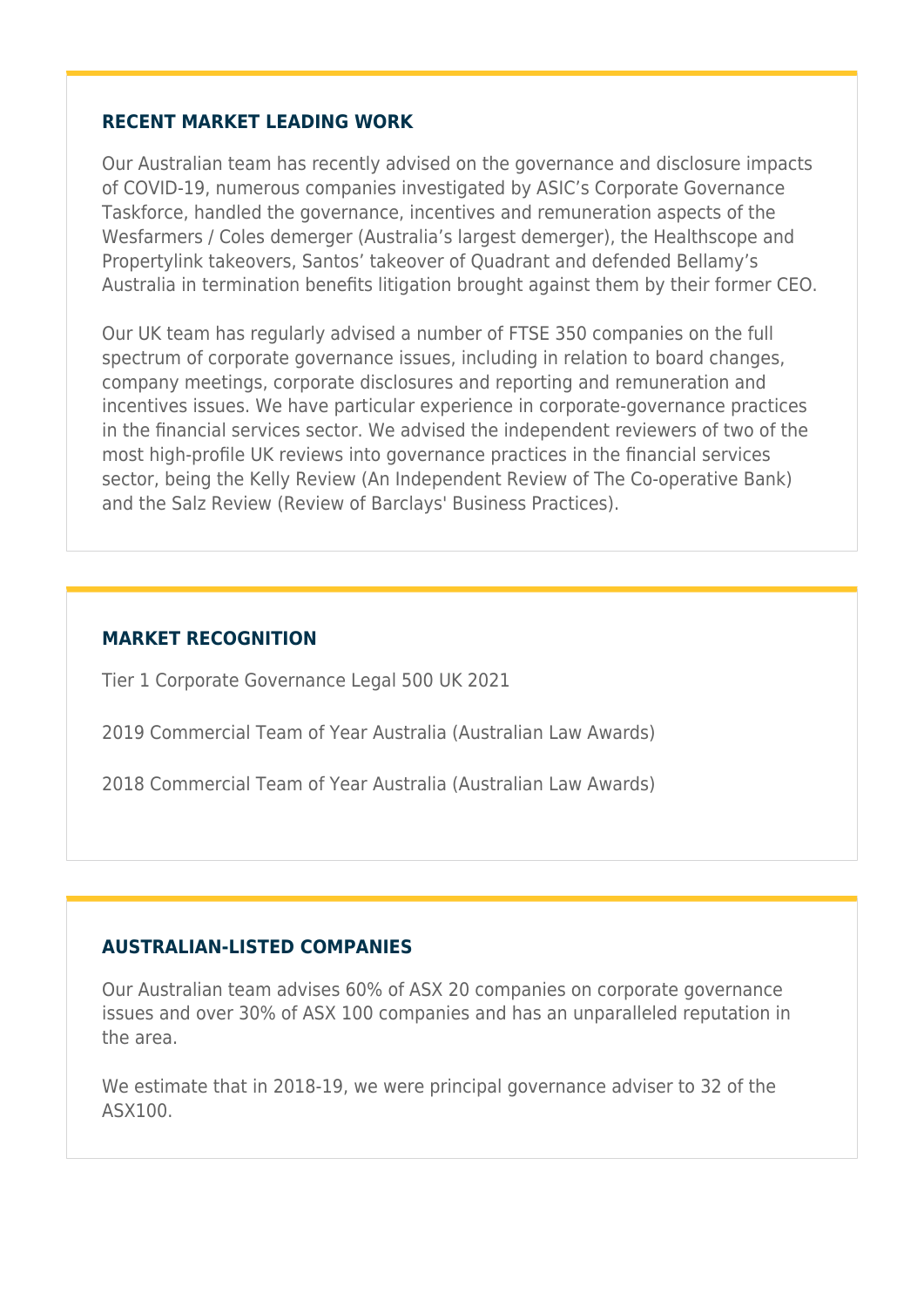#### **UK-LISTED COMPANIES**

We are trusted adviser to listed companies advising more FTSE clients than any other UK or US-headquartered law firms (Adviser Rankings Limited (ARL), May 2021)

#### **THOUGHT LEADERSHIP**

We work with governments and industry regulators and participate in numerous committees and working parties to help shape governance regulation, policy and industry guidance. Drawing on our advisory work with clients and our technical expertise, we are at the helm of decision-making and law reform in our area of expertise.

We are members of key bodies that determine the future of governance in Australia and are regularly requested by Treasury to consult on key legislative reforms.

In the UK, we play an important role influencing governance developments. We liaise with regulators, industry bodies and government on forthcoming developments and contribute regularly during the drafting and implementation stages of new regulation and legislation, ensuring that we are at the forefront of developments.

### **OUR PEOPLE**



**QUENTIN DIGBY** PARTNER, SYDNEY

+61 2 9322 4470 Quentin.Digby@hsf.com



**BEN WARD** PARTNER, LONDON

+44 20 7466 2093 Ben.Ward@hsf.com



**GARETH SYKES** UK HEAD OF **CORPORATE** GOVERNANCE ADVISORY, LONDON +44 20 7466 7631



**PRISCILLA BRYANS** PARTNER, MELBOURNE +61 3 9288 1779 Priscilla.Bryans@hsf.com